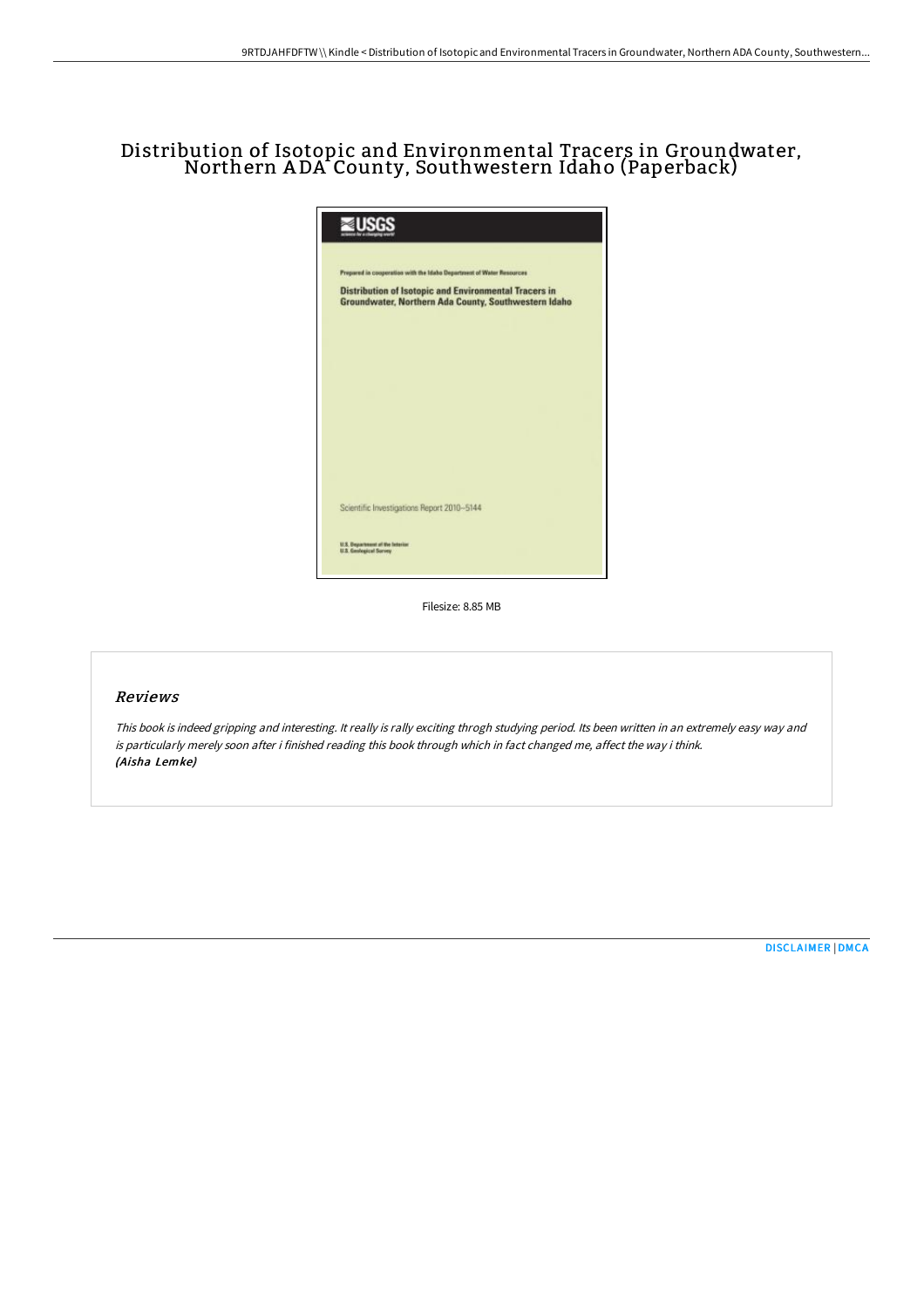## DISTRIBUTION OF ISOTOPIC AND ENVIRONMENTAL TRACERS IN GROUNDWATER, NORTHERN ADA COUNTY, SOUTHWESTERN IDAHO (PAPERBACK)



To download Distribution of Isotopic and Environmental Tracers in Groundwater, Northern ADA County, Southwestern Idaho (Paperback) PDF, make sure you refer to the button listed below and save the file or have access to other information which might be relevant to DISTRIBUTION OF ISOTOPIC AND ENVIRONMENTAL TRACERS IN GROUNDWATER, NORTHERN ADA COUNTY, SOUTHWESTERN IDAHO (PAPERBACK) book.

Createspace Independent Publishing Platform, United States, 2014. Paperback. Condition: New. Language: English . Brand New Book \*\*\*\*\* Print on Demand \*\*\*\*\*.Residents of northern Ada County, Idaho, depend on groundwater for domestic and agricultural uses. The population of this area is growing rapidly and groundwater resources must be understood for future water-resource management. The U.S. Geological Survey, in cooperation with the Idaho Department of Water Resources, used a suite of isotopic and environmental tracers to gain a better understanding of groundwater ages, recharge sources, and flowpaths in northern Ada County. Thirteen wells were sampled between September and October 2009 for field parameters, major anions and cations, nutrients, oxygen and hydrogen isotopes, tritium, radiocarbon, chlorofluorocarbons, and dissolved gasses. Well depths ranged from 30 to 580 feet below land surface. Wells were grouped together based on their depth and geographic location into the following four categories: shallow aquifer, intermediate/deep aquifer, Willow Creek aquifer, and Dry Creek aquifer. Major cations and anions indicated calcium-bicarbonate and sodium-bicarbonate water types in the study area. Oxygen and hydrogen isotopes carried an oxygen-18 excess signature, possibly indicating recharge from evaporated sources or water-rock interactions in the subsurface. Chlorofluorocarbons detected modern (post-1940s) recharge in every well sampled; tritium data indicated modern water (post-1951) in seven, predominantly shallow wells. Nutrient concentrations tended to be greater in wells signaling recent recharge based on groundwater age dating, thus confirming the presence of recent recharge in these wells. Corrected radiocarbon results generated estimated residence times from modern to 5,100 years before present. Residence time tended to increase with depth, as confirmed by all three age-tracers. The disagreement among residence times indicates that samples were well-mixed and that the sampled aquifers contain a mixture of young and old recharge. Due to a lack of data, no conclusions about sources of recharge could be drawn...

 $\mathbb{B}$ Read Distribution of Isotopic and [Environmental](http://www.bookdirs.com/distribution-of-isotopic-and-environmental-trace.html) Tracers in Groundwater, Northern ADA County, Southwestern Idaho (Paperback) Online  $\mathbf{r}$ 

Download PDF Distribution of Isotopic and [Environmental](http://www.bookdirs.com/distribution-of-isotopic-and-environmental-trace.html) Tracers in Groundwater, Northern ADA County, Southwestern Idaho (Paperback)